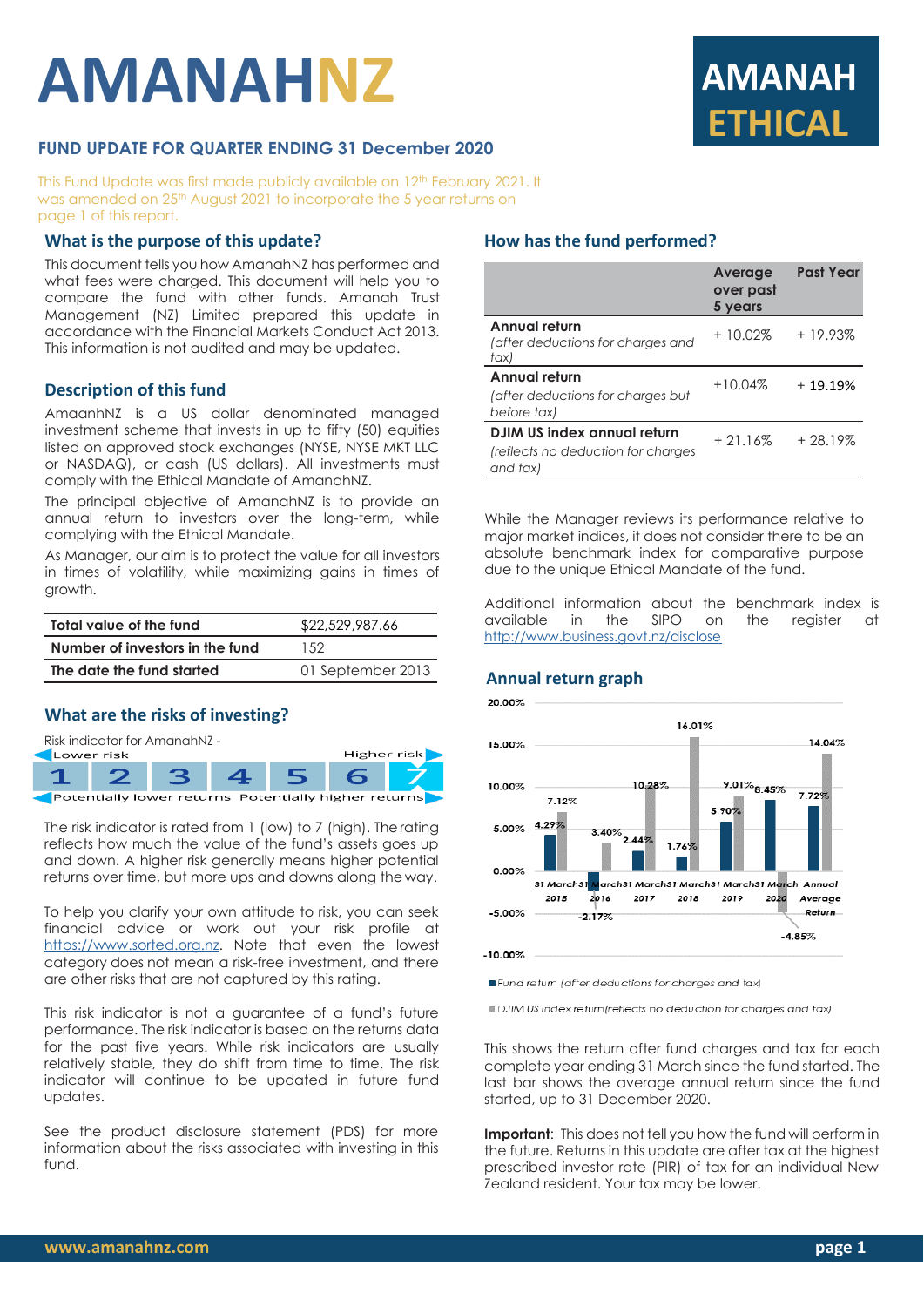# **What fees are investors charged?**

Investors in AmanahNZ are charged fund charges. In the year to 31 March 2020, these were:

|                                                       | % of net asset<br>value |
|-------------------------------------------------------|-------------------------|
| <b>Total fund charges</b>                             | 2.24%                   |
| Which are made up of:                                 |                         |
| <b>Total management and administration</b><br>charges | 1.67%                   |
| Including:                                            |                         |
| Manager's basic fee                                   | 1.25%                   |
| Other management and<br>administration charges*       | 0.42%                   |
| Total performance-based fees*                         | $0.57\%$                |

# **Example of how this applies to an investor**

Small differences in fees and charges can have a big impact on your investment over the long term.

Imran had \$10,000 in the fund at the start of the year and did not make any further contributions. At the end of the period, Imran made a profit after fund charges were deducted of \$1,919.00. (that is 19.19% of his initial \$10,000). Imran did not pay any other charges. This gives Imran a total return of \$1,919.00 for the year.

See the PDS for AmanahNZ on the offer register at <http://www.business.govt.nz/disclose> for more information about fees.

*\*The performance-based fees and other management and administration charges are estimates, based on historical costs. Please refer to note 1 at the end of this Fund Update for more information on how fees are charged.*

# **What does the fund invest in?**

#### **Actual investment mix**

This shows the types of assets that the fund invests in -



#### **Target investment mix**

This shows the mix of assets that the fund generally intends to invest in -

|                              | % of net asset<br>value |
|------------------------------|-------------------------|
| Cash and cash equivalents    | 20.00%                  |
| New Zealand fixed interest   | 0.00%                   |
| International fixed interest | $0.00\%$                |
| Australasian equities        | 0.00%                   |
| International equities       | 80.00%                  |
| Listed property              | 0.00%                   |
| Unlisted property            | 0.00%                   |
| Commodities                  | 0.00%                   |
| Other                        | 0.00%                   |

#### **Top 10 investments**

| <b>Name</b>                                           | % of net asset<br>value of the fund | <b>Type</b>               | Country       | <b>Credit rating (if</b><br>applicable) |
|-------------------------------------------------------|-------------------------------------|---------------------------|---------------|-----------------------------------------|
| 1. Cash Deposit (USD) - ASB Bank                      | 9.43%                               | Cash and cash equivalents | New Zealand   |                                         |
| 2. Apple Inc.                                         | 4.89%                               | International equities    | United States |                                         |
| 3. Microsoft Corporation                              | 4.64%                               | International equities    | United States |                                         |
| 4. Nike, Inc.                                         | 3.66%                               | International equities    | United States |                                         |
| 5. WNS (Holdings) Limited                             | 3.41%                               | International equities    | United States |                                         |
| 6. Eli Lilly and Company                              | 3.30%                               | International equities    | United States |                                         |
| 7. Alphabet Inc.                                      | 3.30%                               | International equities    | United States |                                         |
| 8. Church & Dwight Company, Inc.                      | 2.89%                               | International equities    | United States |                                         |
| 9. Taiwan Semiconductor<br>Manufacturing Company Ltd. | 2.78%                               | International equities    | United States |                                         |
| 10. Martin Marietta Materials, Inc.                   | 2.71%                               | International equities    | United States |                                         |

The top 10 investments make up 41% of the fund.